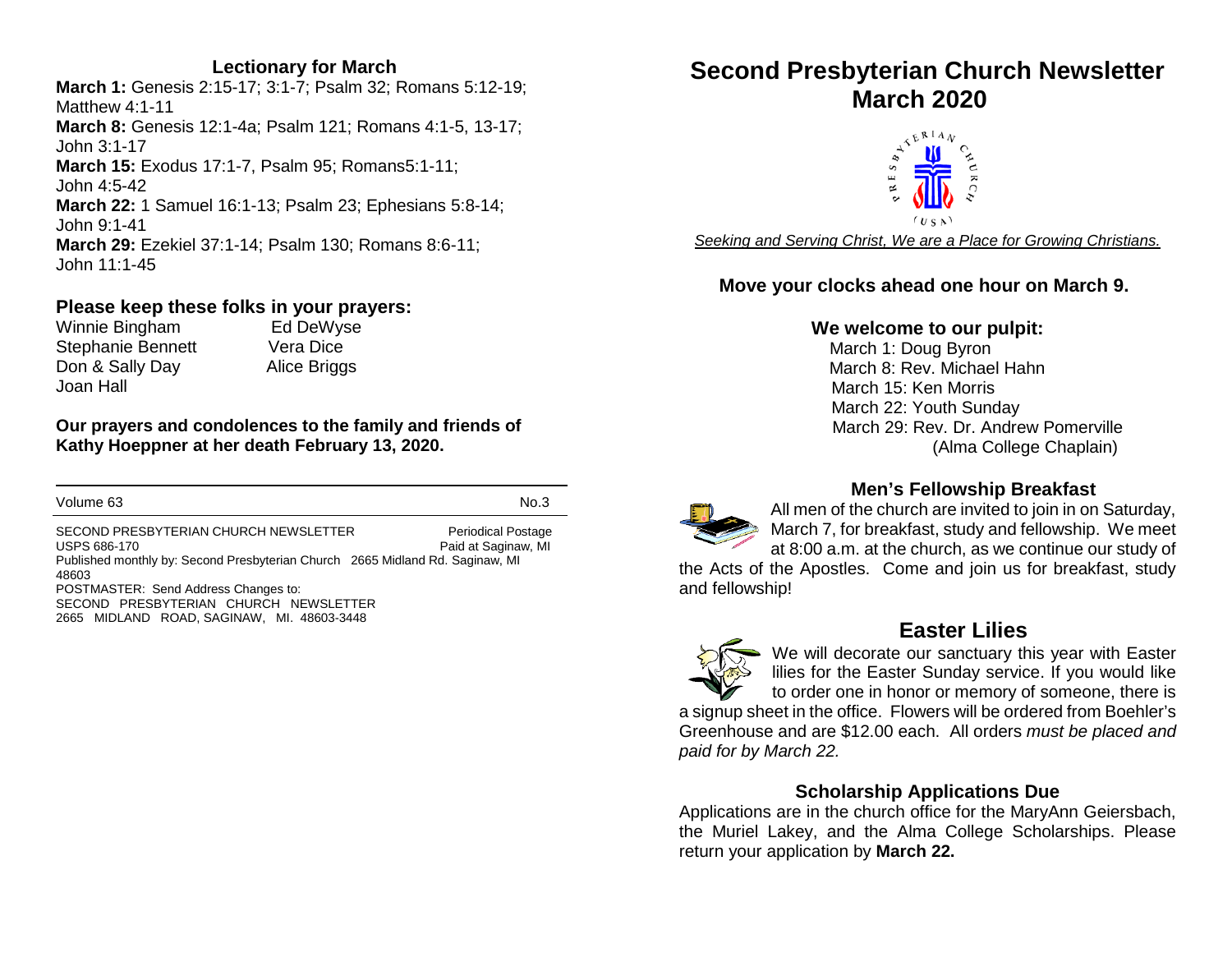Saginaw's Best Fish Fry will be held here on Friday, March 20<sup>th</sup>. Enjoy our "secret recipe" fish along with roasted potatoes, coleslaw, beverage and dessert. Dine here from 4:30 pm until 6:30 pm or take some home to enjoy! Adults \$11, Take Outs \$10 Kids 5-11 \$5, Under 5 free.

#### **Fish Fry and Bake Sale**

We'll need lots of help at the Fish Fry and Bake Sale on Friday, March 20, 2020. Signup sheets are in the gathering area. Flyers are also available in the gathering area, please help us distribute them to family, friends, and businesses. It takes many hands to make this event a success….and it's also really great fellowship. Don't forget to wear your fish fry shirt that day! The proceeds to go the Presbyterian Men's Group, which performs many of the maintenance jobs around the church.

#### **Lenten Soup Suppers and Studies**

Is it a beautiful day in your neighborhood? Well it will be if you join



us during Lent this year to learn about the life, work, and faith of Fred Rogers. The study will center around the book "The Simple Faith of Mister Rogers" by Amy Hollingsworth. You

are welcome to purchase or borrow the book on your own, or you can be part of a group Amazon order through the office. Let Sonia know by February 29 if you would like to be part of the order. The book costs \$12.79. The study will begin Thursday, March 5 and continue every Thursday through April 2. Supper begins at 6:00 p.m., and our study time will go from 7:00 p.m. – 8:00 p.m. To help us know how many to plan for, please make a reservation by Tuesday of each week. Child-care will be provided, so let us know the age of your children as well. Sign-up sheets are on the signup table.

#### **Please wear your nametags on Sunday mornings. If you do not have a nametag, a signup sheet is in the gathering area.**

#### **Sunday School**

This month the children in  $2^{nd}$  –  $5^{th}$  grades will be exploring "The Appearance of the Holy Spirit" in the Sunday school workshops. The children will be studying various crosses to envision their symbolism, making grilled cheese sandwiches as they learn about the story of Jesus' appearance by the Sea of Galilee, and playing relay games to recreate different event of the story. If you would like to lead a workshop, please talk to Peggy. Join us for all the fun!

#### **Young Children and Worship (4 year old – 1st grade)**

March 1 – Lenten Puzzle, March 8 – Follow Me, March 15 – Jesus and the Children, March 22 – Jesus the King, March 29 – Jesus' Last Passover.

#### **2nd @ Second**

Please join us at 10:45AM on Sunday mornings as we finishing up our sturdy of Judaism this month. **There will be NO 2nd @ Second on March 1.** We will look at Judaism: lessons 11 and 12 on March  $8<sup>th</sup>$  and 15<sup>th</sup> respectively. Then we will begin looking at the lectionary readings the rest of the month of March until May.

#### **VBS (ROCKY RAILWAY) is coming**



All abroad for FUN at VBS!!!! Mark your calendar for the week of **June 22 – June 26!!** This is THE event that puts kids on track for trusting Jesus! At **Rocky Railway,** kids explore Jesus' power and how we can trust Jesus to pull us through when life feels like a valley or a mountaintop. **Rocky Railway** is filled with incredible Bible-

learning experiences, catchy songs (my favorite part), teamworkbuilding games, devouring yummy treats, and one-of-a-kind Bible Adventures! Kids will collect Bible Memory Buddies to remind them of God's love, and test out Sciency-Fun Gizmos they'll take home and play with all summer long. Each day concludes with a Rocky Wrap Up Celebration that gets everyone involved in living what they've learned. A great fun week is ahead! Hope to see you all there at the sound of the train whistle! Forms for registration and adult help will be in the Sunday school hallway the beginning of April!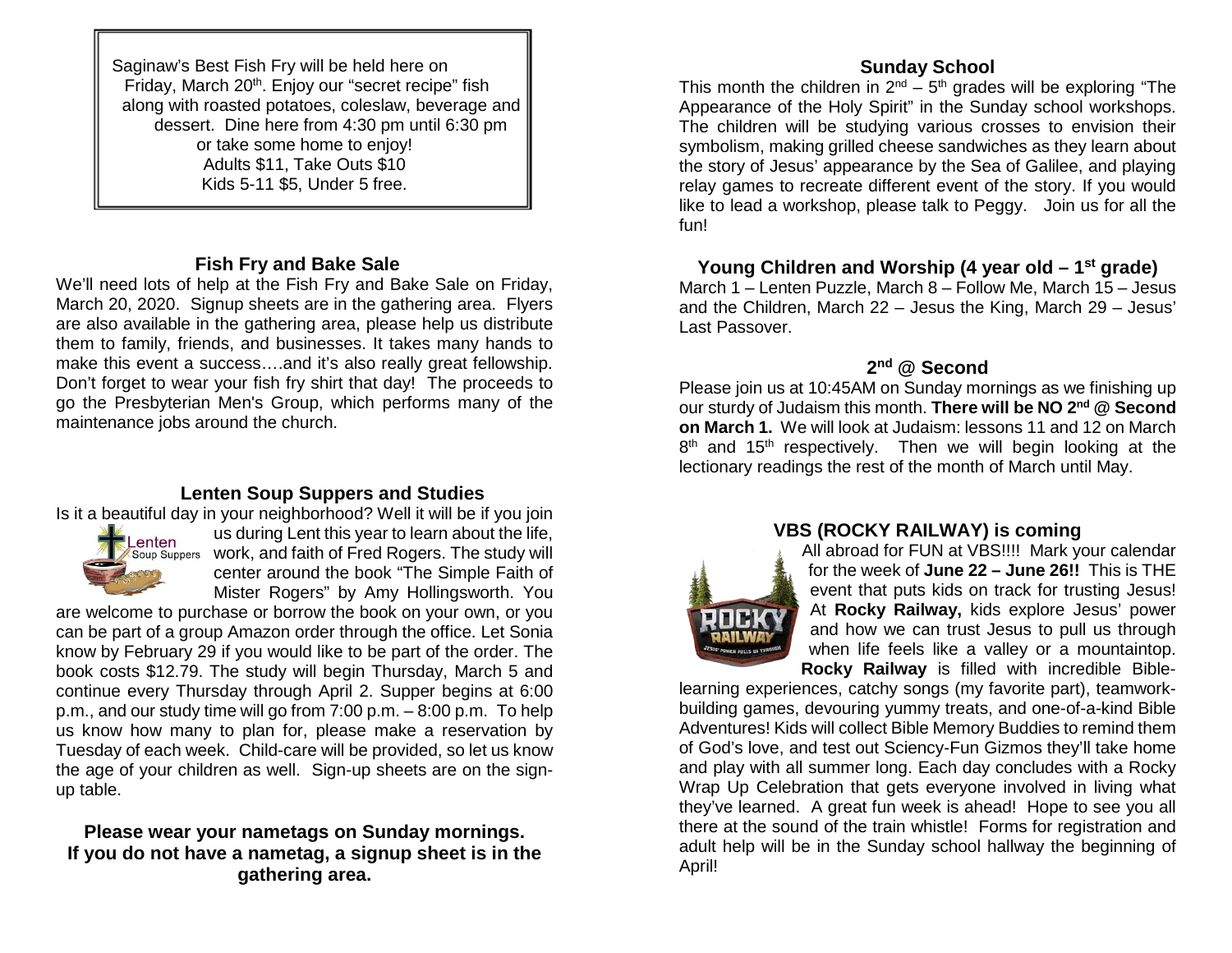#### **Youth Events**

**Sunday, March 1st** – PYG during Sunday School time. REACH Meeting after worship. Soup/Chili Cookoff!! Meet us in Fellowship Hall at 3:30 p.m. and please bring a dessert to share!

**Sunday, March 8<sup>th</sup>** – PYG during Sunday School time (we will be planning Youth Sunday)

**Sunday, March 15th** – PYG during Sunday School time (we will be planning Youth Sunday)

**Saturday, March 21st** – Youth Sunday practice (time TBD)

**Sunday, March 22<sup>nd</sup>** – YOUTH SUNDAY! we will be leading worship this day!

**Sunday, March 29<sup>th</sup> – No** PYG - beginning of Spring Break

#### **Annual Chili and Soup Cook-Off**

Sunday, March 1st at 5pm! We will be hosting a Chili and Soup Cook-Off this year!! If you (or a friend or family member) want to cook up some soup or chili to share with the congregation - that would be GREAT! Please plan to join us at this event to help us set-up, serve, and clean-up. Please be to church at 3:30 p.m., wear your PYG t-shirt and please bring a dessert to share with the folks who join us for dinner!

#### **REACH Meeting**

We will be having a REACH meeting on Sunday, March 1st after worship to discuss this summer's mission trip!

#### **Mark your calendars for Youth Sunday!**

We will be leading worship on Sunday, March 22nd. Please start thinking about how you want to be involved with this service. There are so many ways to participate - not everyone has to speak or be in front of the congregation, so if you are more of a "behind the scenes" person, we have options for you! Please plan on joining us for PYG on the planning Sundays and mark your calendar for Saturday, March 21st because we will have practice that day to go over the whole service. Start thinking about your favorite hymns and Bible verses! If there is anyone interested in playing special music that day - let us know!

#### **Mission News "Go also the second mile" - Matthew 5:4**



Our March Mission Focus will be collecting items for the Old Town Baby Pantry. Please pick up a list of needed items to donate to this wonderful organization & help give these mothers & fathers a helping hand with their new blessings. These gifts will be collected until March 31st.

#### **Updates:**

**Two Coins a Meal** collection was a great success. We donated \$669.30 to First Presbyterian Church Food Pantry.

We also collected (25) **Hope and Care Totes** and many loose hygiene items to donate to the Saginaw Rescue Mission.

**Thank You for your continued support and generosity to all the mission projects.**



#### **Interim Pastor Search Update**

The interim pastor search committee work continues. By the time of this publishing, it will have the questionnaire completed required to aid the process. You may remember this form serves as a guideline for potential candidates to know what second

Presbyterian is about for a good match. The Committee has received names of available candidates which will be reviewed and selected for eventual interview. Updates will follow as progress continues.



#### **SERRV Sale**

We will have our SERRV items in the gathering area for sale on Sundays March 15 & 22 and during the Fish Fry on Friday, March 20. These items are all Fair Trade which means that SERRV pays the artisan a wage that is fair. Come and shop and support this worthy Mission project. Part of the profit is added to our Mission funds.